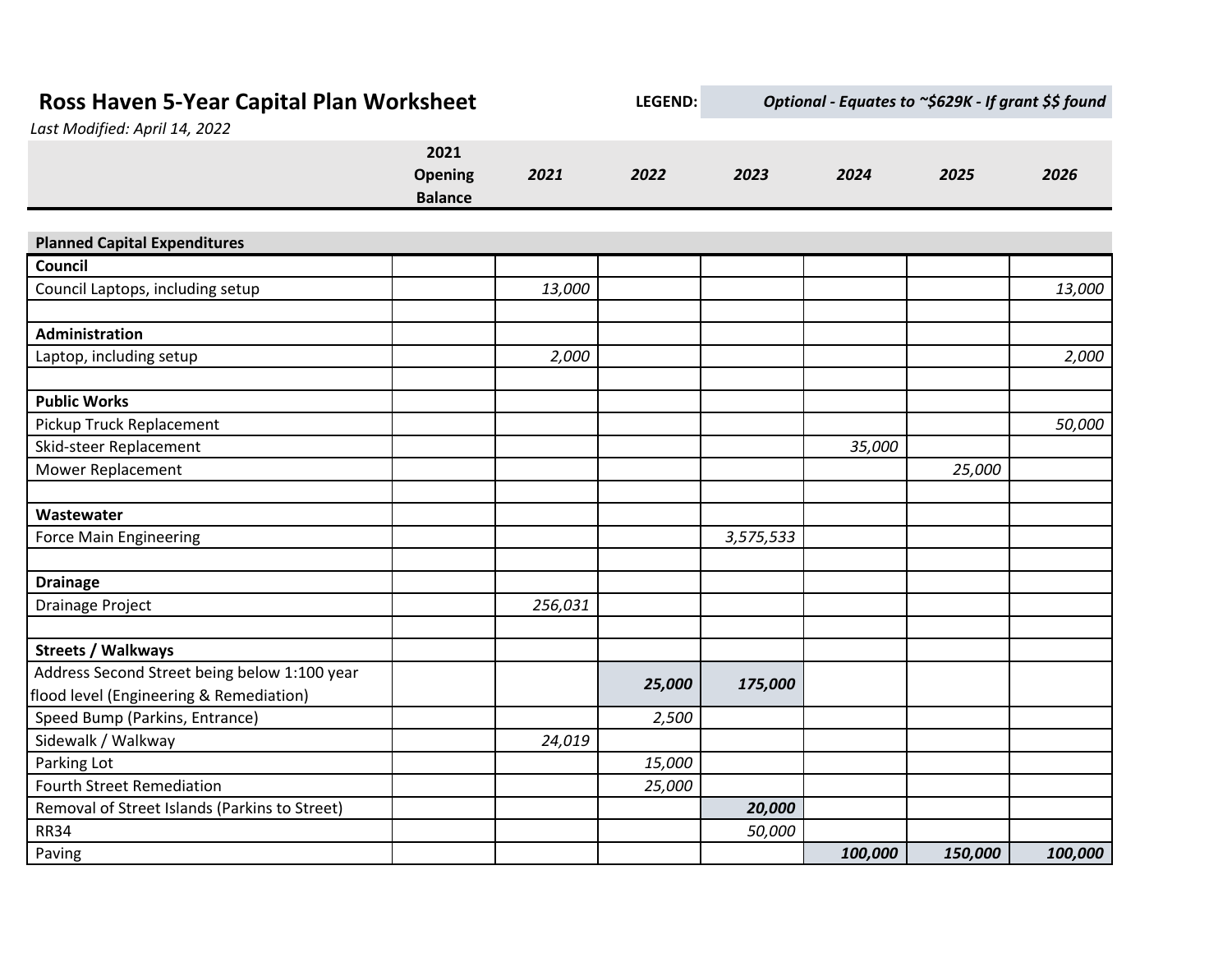|                                           | 2021<br>Opening<br><b>Balance</b> | 2021    | 2022   | 2023      | 2024    | 2025    | 2026    |
|-------------------------------------------|-----------------------------------|---------|--------|-----------|---------|---------|---------|
|                                           |                                   |         |        |           |         |         |         |
|                                           |                                   |         |        |           |         |         |         |
| <b>Recreation / Parkways</b>              |                                   |         |        |           |         |         |         |
| Gate Repairs / Replacements               |                                   |         |        |           | 12,000  |         |         |
|                                           |                                   |         |        |           |         |         |         |
| Infrastructure                            |                                   |         |        |           |         |         |         |
| New Street Signage                        |                                   |         |        | 12,000    |         |         |         |
| <b>Entry Signage</b>                      |                                   |         |        | 5,000     |         |         |         |
| <b>Village Beautification</b>             |                                   |         |        |           | 15,000  |         |         |
| <b>Electronic Signage Board</b>           |                                   |         |        |           | 15,000  |         |         |
| <b>Total Planned Capital Expenditures</b> | $\overline{\phantom{0}}$          | 295,050 | 67,500 | 3,837,533 | 177,000 | 175,000 | 165,000 |